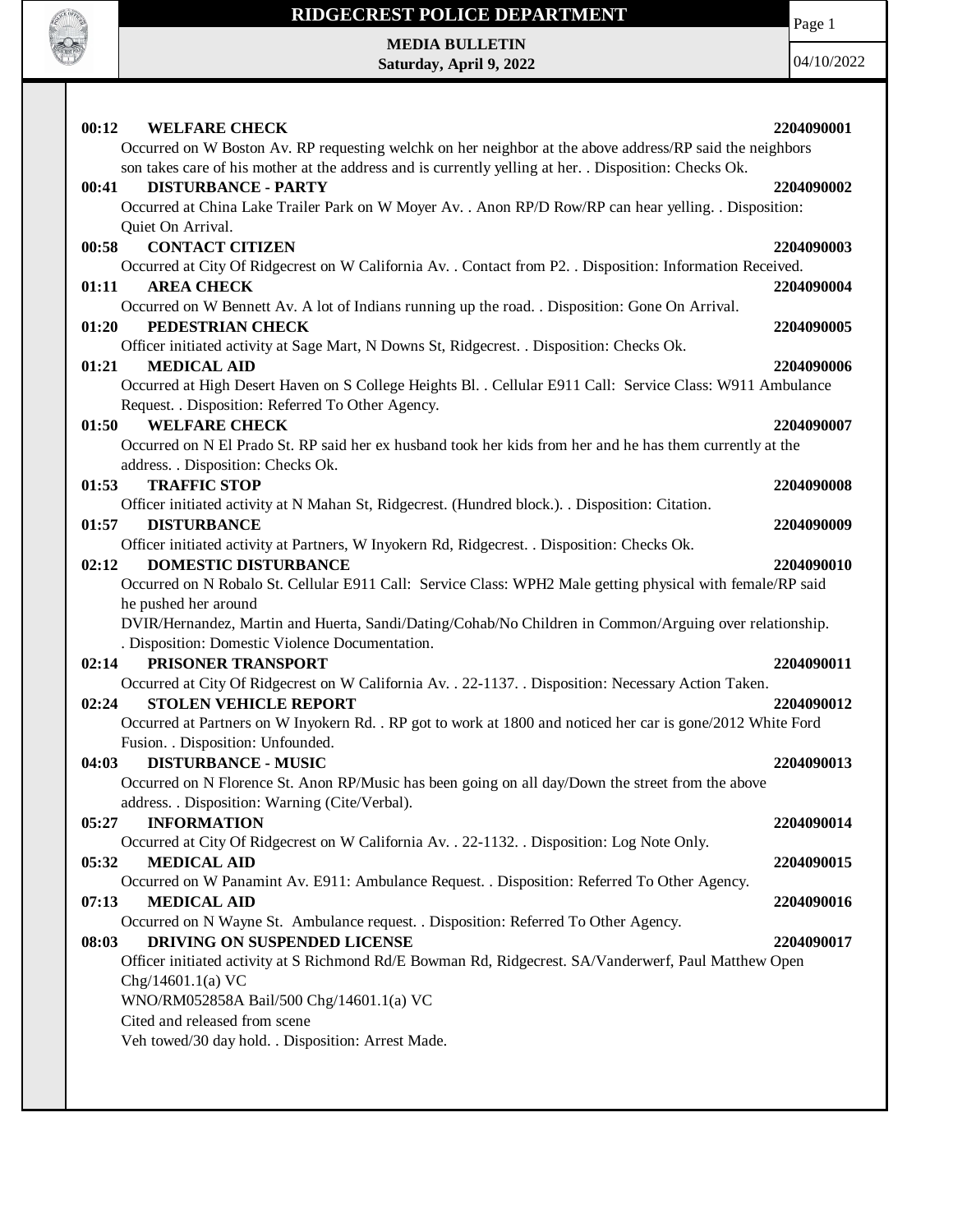

**MEDIA BULLETIN Saturday, April 9, 2022** Page 2

04/10/2022

#### **08:13 CONTACT CITIZEN 2204090018** Occurred at City Of Ridgecrest on W California Av. . RP in lobby to report child custody issues. . Disposition: Information Received. **09:06 THEFT OF IDENTIFICATION 2204090019** Occurred at City Of Ridgecrest on W California Av. . RP is in lobby to report ID theft. . Disposition: Information Provided. **09:14 ACO CALL 2204090020** Occurred on S Sunset St. RP states that her husband was beating her dog. . Disposition: Animal Control Handled. **09:18 VIOLATION OF COURT ORDER 2204090021** Occurred at City Of Ridgecrest on W California Av. . Restrained party is violating a RO. . Disposition: Information Received. **09:32 911 WIRELESS CALL 2204090022** Occurred at City Of Ridgecrest on W California Av. . RP stated accidental dial due to phone malfunction. . Disposition: Necessary Action Taken. **09:46 PROPERTY DAMAGE ONLY TC 2204090023** Occurred at City Of Ridgecrest on W California Av. . RP states his vehicle got hit this morning at a yard sale - RP did get the other people's information - in lobby to make sure no further is needed. . Disposition: Information Provided. **10:04 ACO CALL 2204090024** Officer initiated activity at W Moyer Av, Ridgecrest. (Hundred block.) Deceased cat. . Disposition: Animal Control Handled. **10:14 ACO CALL 2204090025** Officer initiated activity at Freedom Park, S Warner St, Ridgecrest. Unleashed dog. . Disposition: Animal Control Handled. **10:20 DECEASED PERSON 2204090026** Occurred on S Gateway Bl. . Disposition: Report Taken . **11:12 CONTACT CITIZEN 2204090027** Occurred at City Of Ridgecrest on W California Av. . RP would like contact via 21. . Disposition: Information Provided. **11:17 RECKLESS VEHICLE 2204090028** Occurred at Jack In The Box #3314 on S China Lake Bl. . RP states there is a female that was hitting herself and walking in front of cars/RP states she possibly has mental problems/RP states the female is in a White Toyota Yaris /wfa/bright pink shirt going NB from Panda on CLB. . Disposition: Gone On Arrival. **11:26 CONTACT CITIZEN 2204090029** Occurred on S Lincoln St. RP would like contact via 21 regarding a civil issue between landlord/tenant. . Disposition: Civil Problem. **11:28 TRAFFIC STOP 2204090030** Officer initiated activity at E Bowman Rd, Ridgecrest. (Hundred block.). . Disposition: Warning (Cite/Verbal). **11:37 TRAFFIC STOP 2204090031** Officer initiated activity at E Parkview Av/S China Lake Bl, Ridgecrest. . Disposition: Warning (Cite/Verbal). **11:57 DOMESTIC DISTURBANCE 2204090032** Occurred on N Inyo St. RP is wanting an officer at his location regarding a domestic situation going on at his home - currently code 4 DVIR/Calvi, Nicholas and Calvi, Nonnette /married/cohab/no kids in common/arguing over relationship issues. . . **12:47 PATROL CHECK 2204090033** Officer initiated activity at Burroughs High School, E French Av, Ridgecrest. . Disposition: Checks Ok.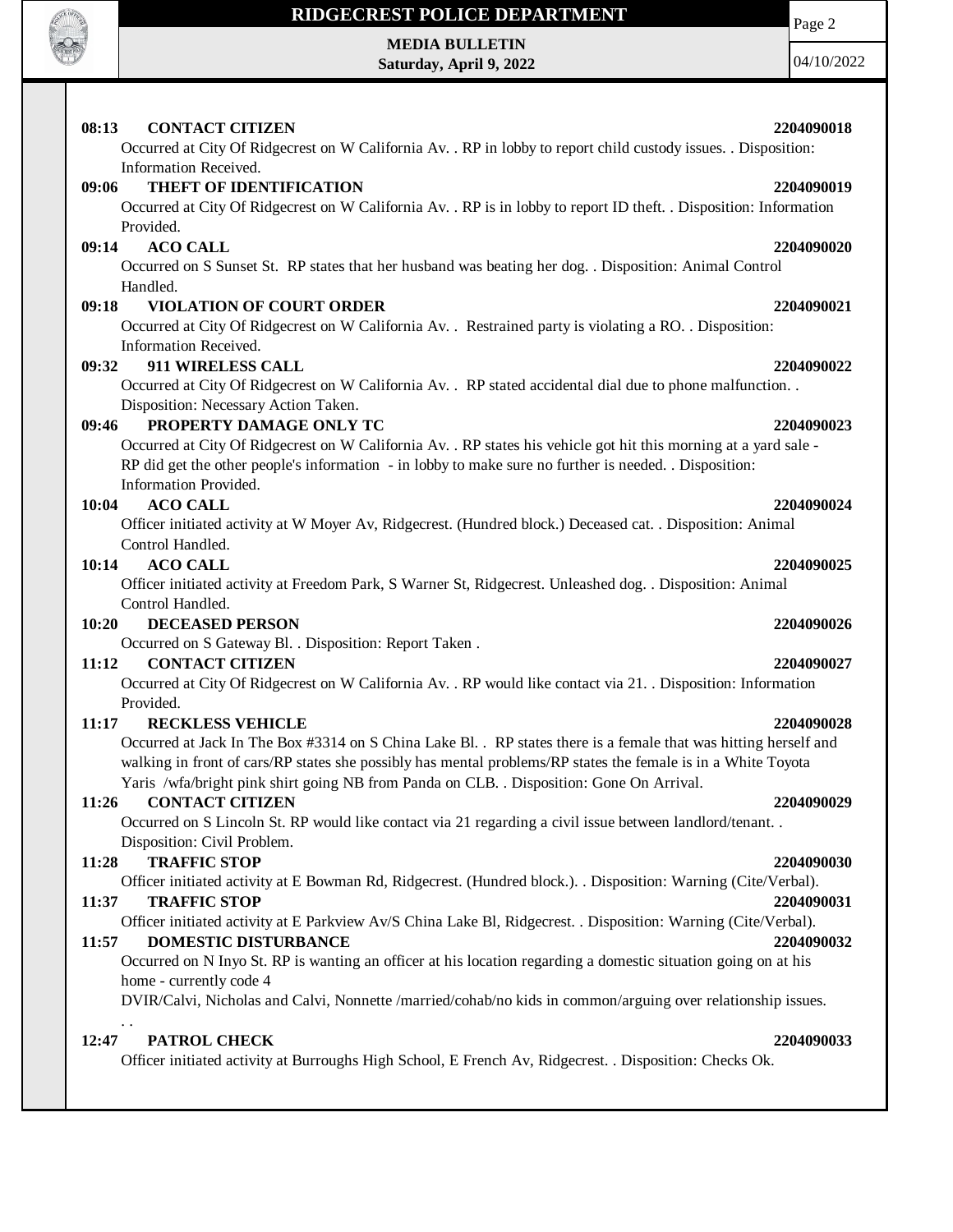

**MEDIA BULLETIN Saturday, April 9, 2022**

**RADIO DE LA CARDIO** 

04/10/2022

| Officer initiated activity at Murray Middle School, E Drummond Av, Ridgecrest. . Disposition: Checks Ok.<br>VIOLATION OF COURT ORDER-DOM VIOL<br>12:52<br>2204090035<br>Occurred on W Rader Av. Male is currently at the home. . Disposition: Referred To Other Agency.<br>13:13<br><b>CONTACT CITIZEN</b><br>2204090036<br>Occurred on S Porter St. RP wants contact via 21. . Disposition: Information Provided.<br>13:18<br><b>WARRANT ARREST</b><br>2204090037<br>Occurred on N Downs St. RP states her roommate just punched her in her head and would not stop<br>SA/Flournoy, Tommy James 08/13/1957 Open Chg/243(a) PC<br>WNO/RM053694A Bail/12k Chg/11364 HS<br>Cited and released from RPD. . Disposition: Arrest Made.<br><b>VERBAL THREATS</b><br>2204090038<br>13:27<br>Occurred at City Of Ridgecrest on W California Av. . RP states she is now being threatened by the people who<br>stole her stuff - RP in lobby. . Disposition: Information Provided.<br>13:39<br><b>MEDICAL AID</b><br>2204090039<br>Occurred on N Robalo St. Ambulance requested. . Disposition: Referred To Other Agency.<br>13:52<br><b>CITIZEN ASSIST</b><br>2204090040<br>Officer initiated activity at S China Lake Bl/W Haloid Av, Ridgecrest. Children chasing a bunny. . Disposition:<br>Assisted.<br>14:04<br><b>WELFARE CHECK</b><br>2204090041<br>Occurred on S Downs St. RP states that she hasn't talked to in quite some time and she would like a well<br>check on him - contact RP with dispo. . Disposition: Checks Ok.<br>911 WIRELESS CALL<br>14:06<br>2204090042<br>Occurred at City Of Ridgecrest on W California Av. . Motorcycle noises heard in background, no answer on<br>call back. . Disposition: Necessary Action Taken. |
|--------------------------------------------------------------------------------------------------------------------------------------------------------------------------------------------------------------------------------------------------------------------------------------------------------------------------------------------------------------------------------------------------------------------------------------------------------------------------------------------------------------------------------------------------------------------------------------------------------------------------------------------------------------------------------------------------------------------------------------------------------------------------------------------------------------------------------------------------------------------------------------------------------------------------------------------------------------------------------------------------------------------------------------------------------------------------------------------------------------------------------------------------------------------------------------------------------------------------------------------------------------------------------------------------------------------------------------------------------------------------------------------------------------------------------------------------------------------------------------------------------------------------------------------------------------------------------------------------------------------------------------------------------------------------------------------------------------------------------------------|
|                                                                                                                                                                                                                                                                                                                                                                                                                                                                                                                                                                                                                                                                                                                                                                                                                                                                                                                                                                                                                                                                                                                                                                                                                                                                                                                                                                                                                                                                                                                                                                                                                                                                                                                                            |
|                                                                                                                                                                                                                                                                                                                                                                                                                                                                                                                                                                                                                                                                                                                                                                                                                                                                                                                                                                                                                                                                                                                                                                                                                                                                                                                                                                                                                                                                                                                                                                                                                                                                                                                                            |
|                                                                                                                                                                                                                                                                                                                                                                                                                                                                                                                                                                                                                                                                                                                                                                                                                                                                                                                                                                                                                                                                                                                                                                                                                                                                                                                                                                                                                                                                                                                                                                                                                                                                                                                                            |
|                                                                                                                                                                                                                                                                                                                                                                                                                                                                                                                                                                                                                                                                                                                                                                                                                                                                                                                                                                                                                                                                                                                                                                                                                                                                                                                                                                                                                                                                                                                                                                                                                                                                                                                                            |
|                                                                                                                                                                                                                                                                                                                                                                                                                                                                                                                                                                                                                                                                                                                                                                                                                                                                                                                                                                                                                                                                                                                                                                                                                                                                                                                                                                                                                                                                                                                                                                                                                                                                                                                                            |
|                                                                                                                                                                                                                                                                                                                                                                                                                                                                                                                                                                                                                                                                                                                                                                                                                                                                                                                                                                                                                                                                                                                                                                                                                                                                                                                                                                                                                                                                                                                                                                                                                                                                                                                                            |
|                                                                                                                                                                                                                                                                                                                                                                                                                                                                                                                                                                                                                                                                                                                                                                                                                                                                                                                                                                                                                                                                                                                                                                                                                                                                                                                                                                                                                                                                                                                                                                                                                                                                                                                                            |
|                                                                                                                                                                                                                                                                                                                                                                                                                                                                                                                                                                                                                                                                                                                                                                                                                                                                                                                                                                                                                                                                                                                                                                                                                                                                                                                                                                                                                                                                                                                                                                                                                                                                                                                                            |
|                                                                                                                                                                                                                                                                                                                                                                                                                                                                                                                                                                                                                                                                                                                                                                                                                                                                                                                                                                                                                                                                                                                                                                                                                                                                                                                                                                                                                                                                                                                                                                                                                                                                                                                                            |
|                                                                                                                                                                                                                                                                                                                                                                                                                                                                                                                                                                                                                                                                                                                                                                                                                                                                                                                                                                                                                                                                                                                                                                                                                                                                                                                                                                                                                                                                                                                                                                                                                                                                                                                                            |
|                                                                                                                                                                                                                                                                                                                                                                                                                                                                                                                                                                                                                                                                                                                                                                                                                                                                                                                                                                                                                                                                                                                                                                                                                                                                                                                                                                                                                                                                                                                                                                                                                                                                                                                                            |
|                                                                                                                                                                                                                                                                                                                                                                                                                                                                                                                                                                                                                                                                                                                                                                                                                                                                                                                                                                                                                                                                                                                                                                                                                                                                                                                                                                                                                                                                                                                                                                                                                                                                                                                                            |
|                                                                                                                                                                                                                                                                                                                                                                                                                                                                                                                                                                                                                                                                                                                                                                                                                                                                                                                                                                                                                                                                                                                                                                                                                                                                                                                                                                                                                                                                                                                                                                                                                                                                                                                                            |
|                                                                                                                                                                                                                                                                                                                                                                                                                                                                                                                                                                                                                                                                                                                                                                                                                                                                                                                                                                                                                                                                                                                                                                                                                                                                                                                                                                                                                                                                                                                                                                                                                                                                                                                                            |
|                                                                                                                                                                                                                                                                                                                                                                                                                                                                                                                                                                                                                                                                                                                                                                                                                                                                                                                                                                                                                                                                                                                                                                                                                                                                                                                                                                                                                                                                                                                                                                                                                                                                                                                                            |
|                                                                                                                                                                                                                                                                                                                                                                                                                                                                                                                                                                                                                                                                                                                                                                                                                                                                                                                                                                                                                                                                                                                                                                                                                                                                                                                                                                                                                                                                                                                                                                                                                                                                                                                                            |
|                                                                                                                                                                                                                                                                                                                                                                                                                                                                                                                                                                                                                                                                                                                                                                                                                                                                                                                                                                                                                                                                                                                                                                                                                                                                                                                                                                                                                                                                                                                                                                                                                                                                                                                                            |
|                                                                                                                                                                                                                                                                                                                                                                                                                                                                                                                                                                                                                                                                                                                                                                                                                                                                                                                                                                                                                                                                                                                                                                                                                                                                                                                                                                                                                                                                                                                                                                                                                                                                                                                                            |
|                                                                                                                                                                                                                                                                                                                                                                                                                                                                                                                                                                                                                                                                                                                                                                                                                                                                                                                                                                                                                                                                                                                                                                                                                                                                                                                                                                                                                                                                                                                                                                                                                                                                                                                                            |
|                                                                                                                                                                                                                                                                                                                                                                                                                                                                                                                                                                                                                                                                                                                                                                                                                                                                                                                                                                                                                                                                                                                                                                                                                                                                                                                                                                                                                                                                                                                                                                                                                                                                                                                                            |
|                                                                                                                                                                                                                                                                                                                                                                                                                                                                                                                                                                                                                                                                                                                                                                                                                                                                                                                                                                                                                                                                                                                                                                                                                                                                                                                                                                                                                                                                                                                                                                                                                                                                                                                                            |
|                                                                                                                                                                                                                                                                                                                                                                                                                                                                                                                                                                                                                                                                                                                                                                                                                                                                                                                                                                                                                                                                                                                                                                                                                                                                                                                                                                                                                                                                                                                                                                                                                                                                                                                                            |
| <b>WELFARE CHECK</b><br>14:10<br>2204090043                                                                                                                                                                                                                                                                                                                                                                                                                                                                                                                                                                                                                                                                                                                                                                                                                                                                                                                                                                                                                                                                                                                                                                                                                                                                                                                                                                                                                                                                                                                                                                                                                                                                                                |
| Occurred on S Rademacher Wy. . Disposition: Referred To Other Agency.                                                                                                                                                                                                                                                                                                                                                                                                                                                                                                                                                                                                                                                                                                                                                                                                                                                                                                                                                                                                                                                                                                                                                                                                                                                                                                                                                                                                                                                                                                                                                                                                                                                                      |
| 14:23<br><b>INFORMATION</b><br>2204090044                                                                                                                                                                                                                                                                                                                                                                                                                                                                                                                                                                                                                                                                                                                                                                                                                                                                                                                                                                                                                                                                                                                                                                                                                                                                                                                                                                                                                                                                                                                                                                                                                                                                                                  |
| Occurred at City Of Ridgecrest on W California Av. . Male asking for Fresno PD. . Disposition: Information                                                                                                                                                                                                                                                                                                                                                                                                                                                                                                                                                                                                                                                                                                                                                                                                                                                                                                                                                                                                                                                                                                                                                                                                                                                                                                                                                                                                                                                                                                                                                                                                                                 |
| Provided.                                                                                                                                                                                                                                                                                                                                                                                                                                                                                                                                                                                                                                                                                                                                                                                                                                                                                                                                                                                                                                                                                                                                                                                                                                                                                                                                                                                                                                                                                                                                                                                                                                                                                                                                  |
| 14:34<br><b>FOLLOW UP</b><br>2204090045                                                                                                                                                                                                                                                                                                                                                                                                                                                                                                                                                                                                                                                                                                                                                                                                                                                                                                                                                                                                                                                                                                                                                                                                                                                                                                                                                                                                                                                                                                                                                                                                                                                                                                    |
| Officer initiated activity at W Upjohn Av, Ridgecrest. (Hundred block.) 22-1037. . Disposition: Follow Up                                                                                                                                                                                                                                                                                                                                                                                                                                                                                                                                                                                                                                                                                                                                                                                                                                                                                                                                                                                                                                                                                                                                                                                                                                                                                                                                                                                                                                                                                                                                                                                                                                  |
| Completed.                                                                                                                                                                                                                                                                                                                                                                                                                                                                                                                                                                                                                                                                                                                                                                                                                                                                                                                                                                                                                                                                                                                                                                                                                                                                                                                                                                                                                                                                                                                                                                                                                                                                                                                                 |
| 14:39<br><b>ACO - ANIMAL BITE</b><br>2204090046                                                                                                                                                                                                                                                                                                                                                                                                                                                                                                                                                                                                                                                                                                                                                                                                                                                                                                                                                                                                                                                                                                                                                                                                                                                                                                                                                                                                                                                                                                                                                                                                                                                                                            |
| Occurred on N Sahara Dr. got his finger bit off. . Disposition: Animal Control Handled.<br><b>ACO CALL</b><br>14:43<br>2204090047                                                                                                                                                                                                                                                                                                                                                                                                                                                                                                                                                                                                                                                                                                                                                                                                                                                                                                                                                                                                                                                                                                                                                                                                                                                                                                                                                                                                                                                                                                                                                                                                          |
|                                                                                                                                                                                                                                                                                                                                                                                                                                                                                                                                                                                                                                                                                                                                                                                                                                                                                                                                                                                                                                                                                                                                                                                                                                                                                                                                                                                                                                                                                                                                                                                                                                                                                                                                            |
|                                                                                                                                                                                                                                                                                                                                                                                                                                                                                                                                                                                                                                                                                                                                                                                                                                                                                                                                                                                                                                                                                                                                                                                                                                                                                                                                                                                                                                                                                                                                                                                                                                                                                                                                            |
| Officer initiated activity at Albertson's #6376, N Norma St, Ridgecrest. . Disposition: Animal Control Handled.                                                                                                                                                                                                                                                                                                                                                                                                                                                                                                                                                                                                                                                                                                                                                                                                                                                                                                                                                                                                                                                                                                                                                                                                                                                                                                                                                                                                                                                                                                                                                                                                                            |
| 14:52<br><b>DETAIL</b><br>2204090048                                                                                                                                                                                                                                                                                                                                                                                                                                                                                                                                                                                                                                                                                                                                                                                                                                                                                                                                                                                                                                                                                                                                                                                                                                                                                                                                                                                                                                                                                                                                                                                                                                                                                                       |
| Officer initiated activity at Desert Empire Fairgrounds, S Richmond Rd, Ridgecrest. . Disposition: Necessary<br>Action Taken.                                                                                                                                                                                                                                                                                                                                                                                                                                                                                                                                                                                                                                                                                                                                                                                                                                                                                                                                                                                                                                                                                                                                                                                                                                                                                                                                                                                                                                                                                                                                                                                                              |
| <b>ACO CALL</b><br>15:09<br>2204090049                                                                                                                                                                                                                                                                                                                                                                                                                                                                                                                                                                                                                                                                                                                                                                                                                                                                                                                                                                                                                                                                                                                                                                                                                                                                                                                                                                                                                                                                                                                                                                                                                                                                                                     |
| Occurred on W Haloid Av. 2 pitbulls just attacked her dogs. . Disposition: Animal Control Handled.                                                                                                                                                                                                                                                                                                                                                                                                                                                                                                                                                                                                                                                                                                                                                                                                                                                                                                                                                                                                                                                                                                                                                                                                                                                                                                                                                                                                                                                                                                                                                                                                                                         |
| 15:12<br><b>CONTACT CITIZEN</b><br>2204090050                                                                                                                                                                                                                                                                                                                                                                                                                                                                                                                                                                                                                                                                                                                                                                                                                                                                                                                                                                                                                                                                                                                                                                                                                                                                                                                                                                                                                                                                                                                                                                                                                                                                                              |
| Occurred at Desert Empire Fairgrounds on S Richmond Rd. . RP would like you to meet him at the front gate. .                                                                                                                                                                                                                                                                                                                                                                                                                                                                                                                                                                                                                                                                                                                                                                                                                                                                                                                                                                                                                                                                                                                                                                                                                                                                                                                                                                                                                                                                                                                                                                                                                               |
| Disposition: Report Taken.                                                                                                                                                                                                                                                                                                                                                                                                                                                                                                                                                                                                                                                                                                                                                                                                                                                                                                                                                                                                                                                                                                                                                                                                                                                                                                                                                                                                                                                                                                                                                                                                                                                                                                                 |
| <b>ACO CALL</b><br>15:22<br>2204090051                                                                                                                                                                                                                                                                                                                                                                                                                                                                                                                                                                                                                                                                                                                                                                                                                                                                                                                                                                                                                                                                                                                                                                                                                                                                                                                                                                                                                                                                                                                                                                                                                                                                                                     |
| Occurred at Home Depot on N China Lake Bl. . Windows open on blue van on lumber side with two dogs are<br>inside and they're panting. . Disposition: Animal Control Handled.                                                                                                                                                                                                                                                                                                                                                                                                                                                                                                                                                                                                                                                                                                                                                                                                                                                                                                                                                                                                                                                                                                                                                                                                                                                                                                                                                                                                                                                                                                                                                               |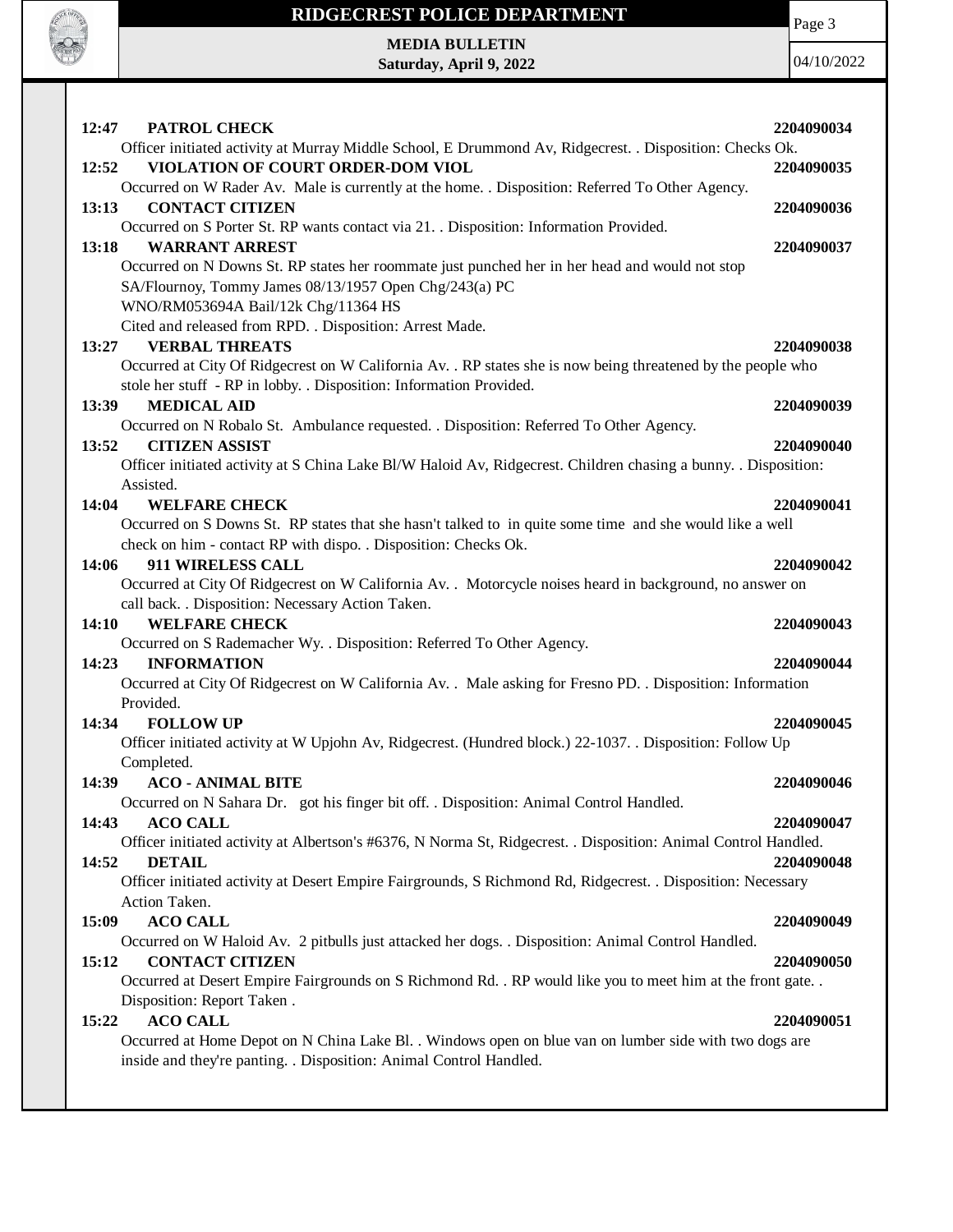

## **RIDGECREST POLICE DEPARTMENT MEDIA BULLETIN**

| Officer initiated activity at S Sorrel St, Ridgecrest. . Disposition: Negative Contact.<br>15:55<br><b>LAND TRESPASS</b><br>2204090053<br>Occurred on N Sahara Dr. RP states that is in the garage. . Disposition: Gone On Arrival.<br>16:01<br><b>ACO CALL</b><br>2204090054<br>Occurred at Denny's on N China Lake Bl. . Small white fuzzy dog in a Charcoal Gray Rav 4. . Disposition:<br>Necessary Action Taken.<br><b>BURGLARY ALARM</b><br>16:18<br>2204090055<br>Occurred on W Moyer Av. AOA: Master Bedroom. . Disposition: False Alarm.<br><b>SUSPECT ARREST</b><br>16:24<br>2204090056 |
|--------------------------------------------------------------------------------------------------------------------------------------------------------------------------------------------------------------------------------------------------------------------------------------------------------------------------------------------------------------------------------------------------------------------------------------------------------------------------------------------------------------------------------------------------------------------------------------------------|
|                                                                                                                                                                                                                                                                                                                                                                                                                                                                                                                                                                                                  |
|                                                                                                                                                                                                                                                                                                                                                                                                                                                                                                                                                                                                  |
|                                                                                                                                                                                                                                                                                                                                                                                                                                                                                                                                                                                                  |
|                                                                                                                                                                                                                                                                                                                                                                                                                                                                                                                                                                                                  |
|                                                                                                                                                                                                                                                                                                                                                                                                                                                                                                                                                                                                  |
| Occurred on S Fairview St. RP just watched one individual wma/dirty clothing/hat walk into the side gate on St                                                                                                                                                                                                                                                                                                                                                                                                                                                                                   |
| George and is trying to squat in the home                                                                                                                                                                                                                                                                                                                                                                                                                                                                                                                                                        |
| SA/Gronniger, John James 02/16/1989 Open Chg/17995 HS                                                                                                                                                                                                                                                                                                                                                                                                                                                                                                                                            |
| SA/Gronniger, John Robert 06/24/1968 Open Chg/17995 HS<br>SA/Davis, Lyndel Virgil 04/06/1970 Open Chg/17995 HS                                                                                                                                                                                                                                                                                                                                                                                                                                                                                   |
| All subjects cited and released. . Disposition: Arrest Made.                                                                                                                                                                                                                                                                                                                                                                                                                                                                                                                                     |
| 16:25<br><b>FOLLOW UP</b><br>2204090057                                                                                                                                                                                                                                                                                                                                                                                                                                                                                                                                                          |
| Officer initiated activity at W Sullivan Av, Ridgecrest. . Disposition: Follow Up Completed.<br><b>RUNAWAY/OUT OF CONTROL JUVENILE</b><br>16:33<br>2204090058                                                                                                                                                                                                                                                                                                                                                                                                                                    |
| Occurred on W Upjohn Av. RP states that a juv client assaulted mother father and left on foot wfj/neon                                                                                                                                                                                                                                                                                                                                                                                                                                                                                           |
| yellow shirt/leopard shorts. . Disposition: Gone On Arrival.                                                                                                                                                                                                                                                                                                                                                                                                                                                                                                                                     |
| 16:33<br><b>FOLLOW UP</b><br>2204090059                                                                                                                                                                                                                                                                                                                                                                                                                                                                                                                                                          |
| Officer initiated activity at Madison Avenue Salon, N Balsam St, Ridgecrest. 22-1118. . Disposition: Follow Up<br>Completed.                                                                                                                                                                                                                                                                                                                                                                                                                                                                     |
| <b>STREET DEPT PROBLEM</b><br>16:51<br>2204090060                                                                                                                                                                                                                                                                                                                                                                                                                                                                                                                                                |
| Occurred at S China Lake Bl/W Rader Av. E/W is green and the N/S light isn't turning green. Disposition:                                                                                                                                                                                                                                                                                                                                                                                                                                                                                         |
| Necessary Action Taken.<br><b>ACO CALL</b><br>17:16<br>2204090061                                                                                                                                                                                                                                                                                                                                                                                                                                                                                                                                |
| Occurred on S Allen St. RP states that a gray and white pit bull got out of it's fence and almost attacked her                                                                                                                                                                                                                                                                                                                                                                                                                                                                                   |
| daughter. . Disposition: Necessary Action Taken.                                                                                                                                                                                                                                                                                                                                                                                                                                                                                                                                                 |
| 17:17<br>911 HANG UP<br>2204090062                                                                                                                                                                                                                                                                                                                                                                                                                                                                                                                                                               |
| Occurred at City Of Ridgecrest on W California Av. . Hang up, no answer on call back. . Disposition:<br>Necessary Action Taken.                                                                                                                                                                                                                                                                                                                                                                                                                                                                  |
| <b>VEHICLE CHECK</b><br>17:27<br>2204090063                                                                                                                                                                                                                                                                                                                                                                                                                                                                                                                                                      |
| Officer initiated activity at S Ranger St/W Hood Av, Ridgecrest. . Disposition: Checks Ok.                                                                                                                                                                                                                                                                                                                                                                                                                                                                                                       |
| <b>DOMESTIC DISTURBANCE</b><br>2204090064<br>17:29                                                                                                                                                                                                                                                                                                                                                                                                                                                                                                                                               |
| Occurred on N Balsam St. threw all the family belongings out and the RP needs an escort to get the<br>belongings                                                                                                                                                                                                                                                                                                                                                                                                                                                                                 |
| DVIR/Chamber, Jennifer and Watters, Condie/formerly dating/cohab/arguing over relationship issues. .                                                                                                                                                                                                                                                                                                                                                                                                                                                                                             |
| Disposition: Domestic Violence Documentation.                                                                                                                                                                                                                                                                                                                                                                                                                                                                                                                                                    |
| <b>UNWANTED SUBJECT</b><br>17:29<br>2204090065<br>Occurred at Dollar General #14155 on W Drummond Av. . RP states that tried to steal beer and left in a green                                                                                                                                                                                                                                                                                                                                                                                                                                   |
| mini truck with camper shell unk dot. . Disposition: Information Received.                                                                                                                                                                                                                                                                                                                                                                                                                                                                                                                       |
| <b>INFORMATION RECEIVED</b><br>17:43<br>2204090066                                                                                                                                                                                                                                                                                                                                                                                                                                                                                                                                               |
| Occurred on W Moyer Av. . Disposition: Information Received.                                                                                                                                                                                                                                                                                                                                                                                                                                                                                                                                     |
| <b>FOLLOW UP</b><br>17:45<br>2204090067<br>Occurred on S Allen St. Follow up on incident 2203300026. . Disposition: Checks Ok.                                                                                                                                                                                                                                                                                                                                                                                                                                                                   |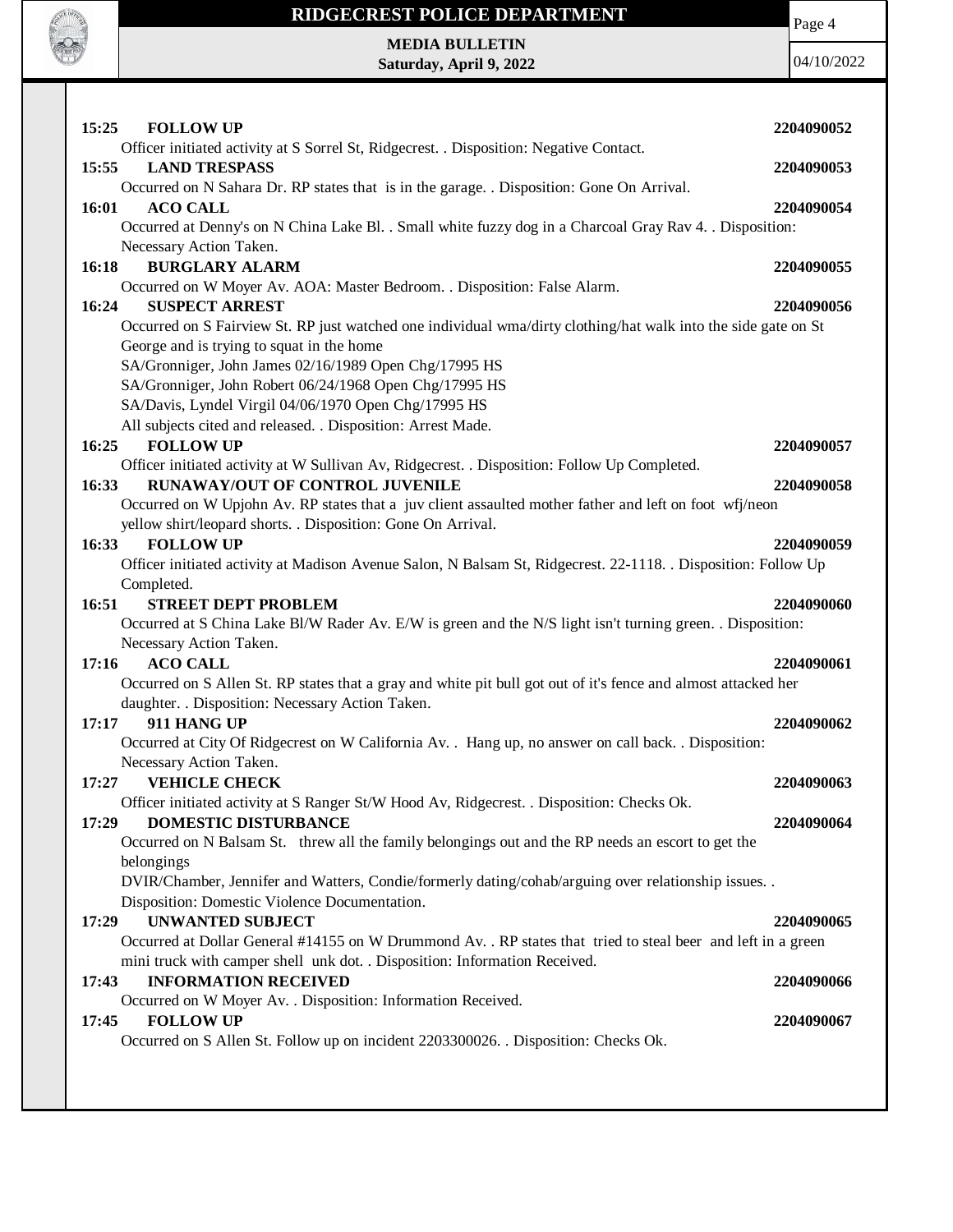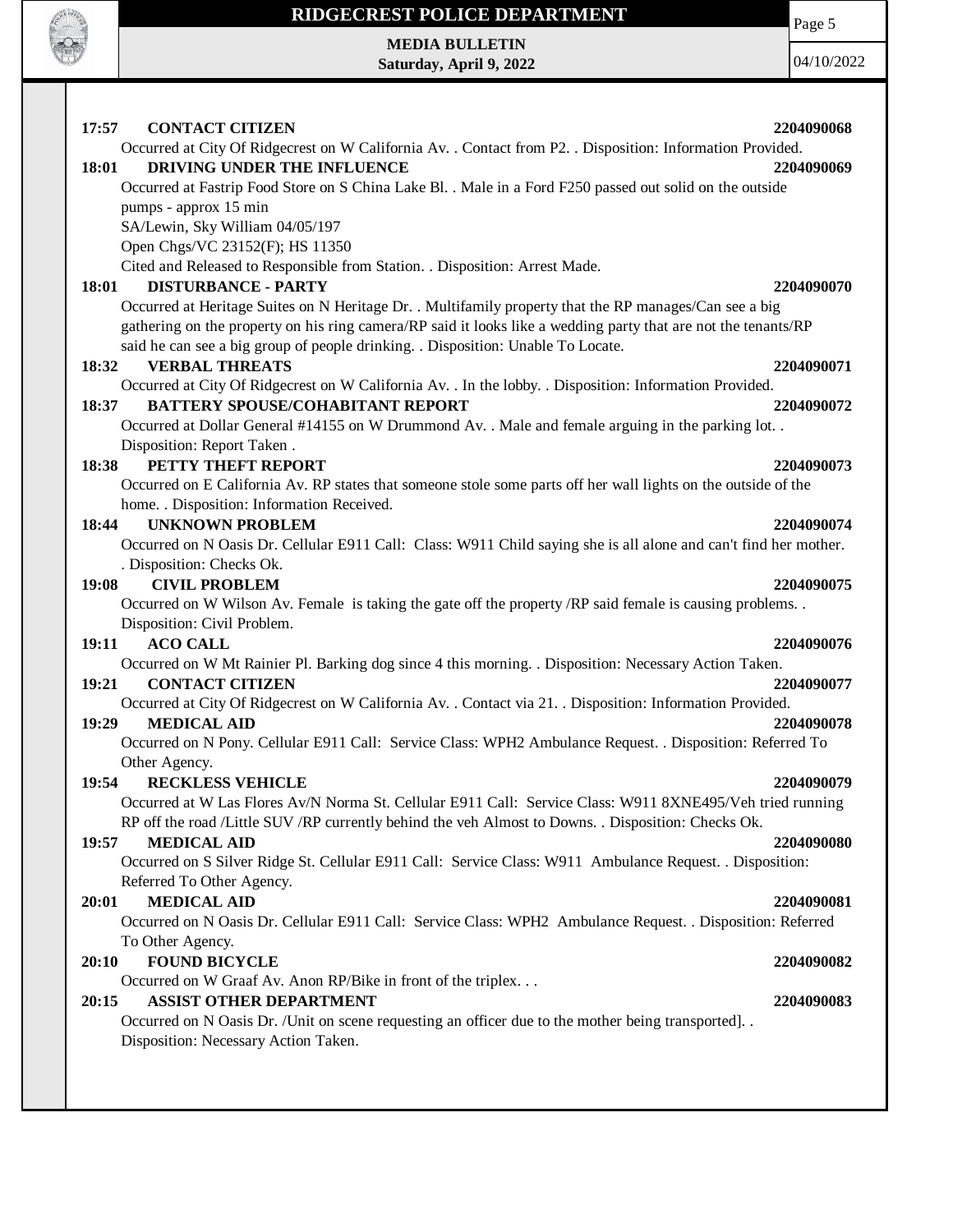

**MEDIA BULLETIN Saturday, April 9, 2022**

04/10/2022

Page 6

| 20:16<br>DOMESTIC DISTURBANCE                                                                                                                                                      | 2204090084 |
|------------------------------------------------------------------------------------------------------------------------------------------------------------------------------------|------------|
| Occurred at Travelodge on S China Lake Bl. . Cellular E911 Call: Service Class: WPH2 Stolen phone and tablet                                                                       |            |
| DVIR/Mendoza, Allen and Ochoa, Victor/Married/No Children in Common/Non Cohab/Arguing over                                                                                         |            |
| relationship. . Disposition: Domestic Violence Documentation.                                                                                                                      |            |
| RUNAWAY/OUT OF CONTROL JUVENILE<br>20:17                                                                                                                                           | 2204090085 |
| Occurred on N Fairview St. 11 YOA walked away from his mother on Balsam coming back from Rite Aid /RP<br>advising her son hasn't been listening to her. . Disposition: Counselled. |            |
| <b>SUBPOENA SERVICE</b><br>20:29                                                                                                                                                   | 2204090086 |
| Officer initiated activity at E California Av, Ridgecrest. . Disposition: Necessary Action Taken.                                                                                  |            |
| 21:03<br><b>RUNAWAY JUVENILE</b>                                                                                                                                                   | 2204090087 |
| Occurred on N Sahara Dr. 13 YOA never came home from school yesterday / RP advised juvenile hasn't ran                                                                             |            |
| away before. . Disposition: Necessary Action Taken.                                                                                                                                |            |
| 911 WIRELESS CALL<br>21:10                                                                                                                                                         | 2204090088 |
| Occurred at City Of Ridgecrest on W California Av. . Cellular E911 Call: Service Class: WPH2 Accidental Dial. .                                                                    |            |
| Disposition: Log Note Only.                                                                                                                                                        |            |
| <b>ASSIST OTHER DEPARTMENT</b><br>21:24                                                                                                                                            | 2204090089 |
| Occurred on S Alpine Wy. Cellular E911 Call: Service Class: W911 Male at her door saying he is being chased                                                                        |            |
| with a knife by someone he knows. . Disposition: Assisted.                                                                                                                         |            |
| <b>ACO CALL</b><br>21:27                                                                                                                                                           | 2204090090 |
| Occurred at Daily Independent on E Ridgecrest Bl. . Black and White Pitbull wearing a leash and harness                                                                            |            |
| running behing the Daily Independent. . Disposition: Unable To Locate.                                                                                                             |            |
| 21:33<br><b>THEFT</b>                                                                                                                                                              | 2204090091 |
| Occurred on N Balsam St. Cellular E911 Call: Service Class: WPH2 RP said her items are missing from the                                                                            |            |
| house. . Disposition: Civil Problem.                                                                                                                                               |            |
| <b>CITIZEN ASSIST</b><br>21:50                                                                                                                                                     | 2204090092 |
| Occurred at Town & Country Mobile Home Park on N Norma St. . RP said is yelling for help out of her window                                                                         |            |
| because all of her lights are off and she can't walk around her house and can't open her door due to the house                                                                     |            |
| being dark. . Disposition: Assisted.                                                                                                                                               |            |
| <b>INFORMATION</b><br>22:00                                                                                                                                                        | 2204090093 |
| Occurred on W Atkins Av. . Disposition: Log Note Only.                                                                                                                             |            |
| 22:32<br><b>SUSPICIOUS VEHICLE</b>                                                                                                                                                 | 2204090094 |
| Occurred at S Richmond Rd/E Bowman Rd. E911: Tan Chevy SUV or Ford/Has been driving in the area for                                                                                |            |
| awhile/RP thinks it looks weird/Was going next to Hocketts building supplies. . Disposition: Unable To Locate.                                                                     |            |
| 22:35<br><b>DISTURBANCE - MUSIC</b>                                                                                                                                                | 2204090095 |
| Occurred at Santiago Ridgecrest Estates on W Ward Av. . Anon RP/Loud Music. . Disposition: Quiet On                                                                                |            |
| Arrival.                                                                                                                                                                           |            |
| 22:56<br>DRIVING ON SUSPENDED LICENSE                                                                                                                                              | 2204090096 |
| Officer initiated activity at E Bowman Rd/S County Line Rd, Ridgecrest. SA/Kellingsworth, Jerry Vern Jr                                                                            |            |
| 04/14/1997                                                                                                                                                                         |            |
| Open Chg/VC 14601                                                                                                                                                                  |            |
| WNO/RF008112A Bail/5K Chg/VC 10851(A)                                                                                                                                              |            |
| WNO/RF008756A Bail/5K Chg/HS 11378                                                                                                                                                 |            |
| WNO/RF008441A Bail/5K Chg/VC 10851(A)                                                                                                                                              |            |
| Booked Mojave. . Disposition: Animal Control Handled.                                                                                                                              |            |
| <b>SUICIDAL SUBJECT</b><br>22:57                                                                                                                                                   | 2204090097 |
| Occurred on W Church Av. . Disposition: Checks Ok.                                                                                                                                 |            |
| <b>EXTRA PATROL</b><br>23:17                                                                                                                                                       | 2204090098 |
| Officer initiated activity at Partners, W Inyokern Rd, Ridgecrest. . Disposition: Checks Ok.                                                                                       |            |
|                                                                                                                                                                                    |            |